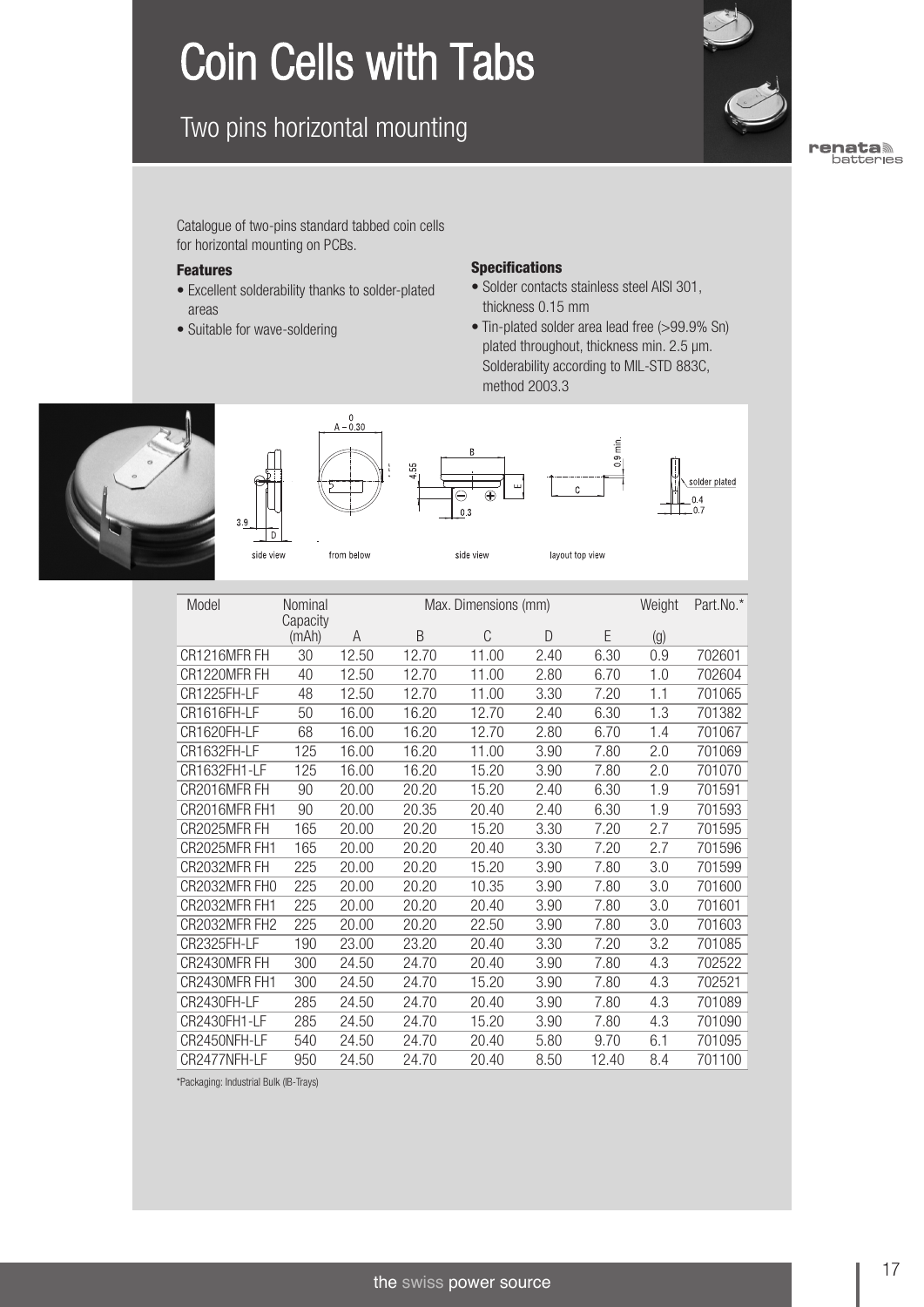## Three pins horizontal mounting



**enatala**<br>batteries

Catalogue of three-pins standard tabbed coin cells for horizontal mounting on PCBs.

### **Features**

• Excellent solderability thanks to solder-plated areas

from below

• Suitable for wave-soldering

#### **Specifications**

- Solder contacts stainless steel AISI 301, thickness 0.15 mm
- Tin-plated solder area plated throughout, thickness min. 2.5 µm. Solderability according to MIL-STD 883C, method 2003.3

solder plated







side view

layout top view

Model **Nominal** Max. Dimensions (mm) Weight Part.No.\* **Capacity**  $(mAh)$  A B C D E (g) CR1632RH-LF 125 16.00 16.35 15.20 5.45 9.45 2.0 701238 CR2016MFR RH 90 20.00 20.20 15.20 3.95 7.95 2.0 701594 CR2025MFR RH 165 20.00 20.20 15.20 4.85 8.85 2.6 701597 CR2032MFR RH 225 20.00 20.20 15.20 5.45 9.45 3.1 701604 CR2032MFR RH1 225 20.00 20.20 17.80 5.45 9.45 3.1 701605 CR2032MFR RH2 225 20.00 20.35 20.40 5.45 9.45 3.0 701724 CR2325RH-LF 190 23.00 23.20 17.80 4.85 8.85 3.3 701087 CR2430MFR RH 300 24.50 24.70 17.80 5.45 9.45 4.4 702525 CR2430MFR RH1 300 24.50 24.70 20.40 5.45 9.45 4.4 702524 CR2430RH-LF 285 24.50 24.70 17.80 5.45 9.45 4.4 701092 CR2430RH1-LF 285 24.50 24.70 20.40 5.45 9.45 4.4 701093 CR2450NRH-LF 540 24.50 24.70 17.80 7.35 11.35 6.2 701097 CR2450NRH1-LF 540 24.50 24.70 20.40 7.35 11.35 6.2 701098 CR2477NRH-LF 950 24.50 24.70 17.80 10.05 14.05 8.5 701103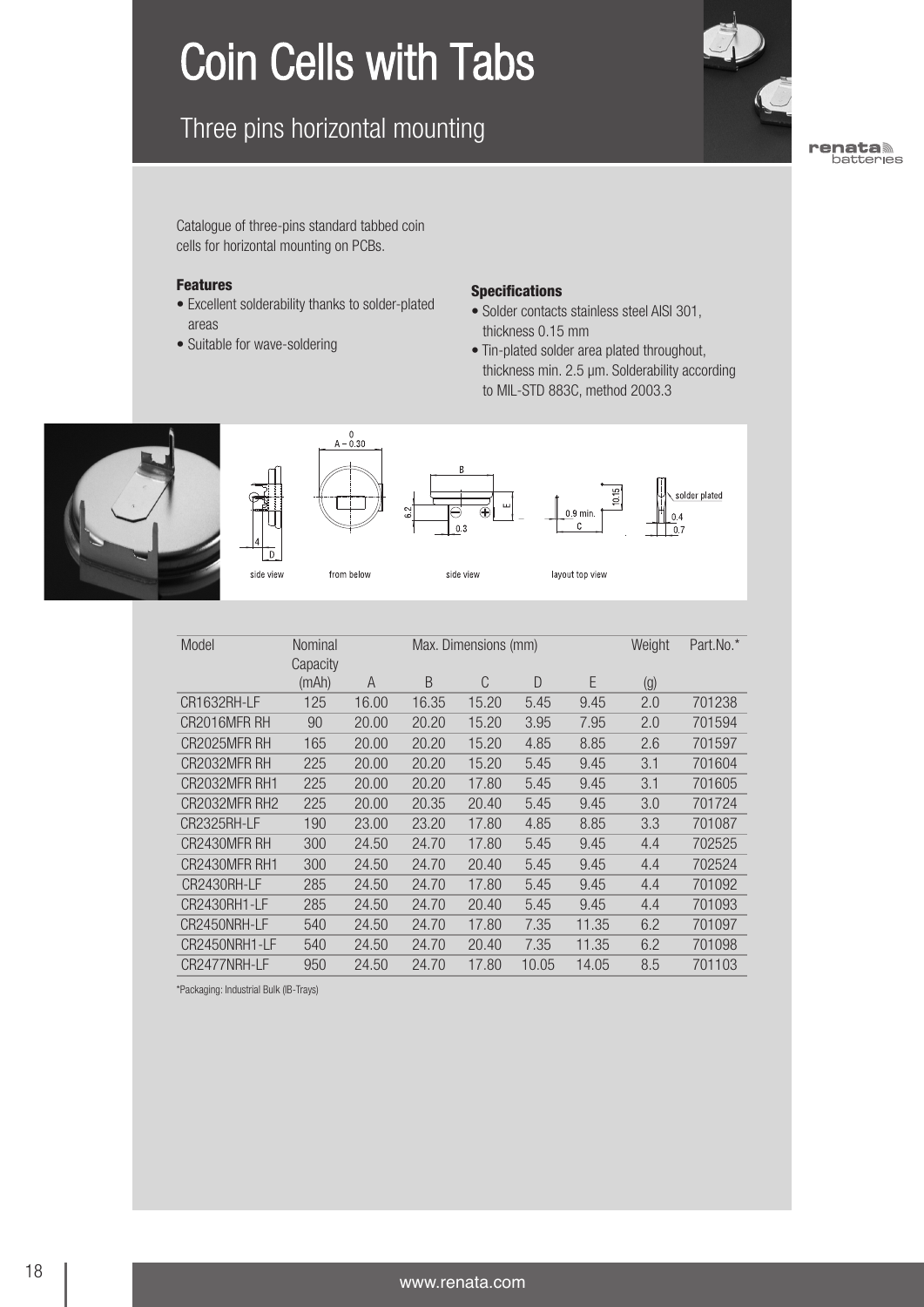## Two pins vertical mounting



**enatail**<br>batteries

Catalogue of two-pins standard tabbed coin cells for vertical mounting on PCBs.

#### **Features**

- Excellent solderability thanks to solder-plated areas
- Suitable for wave-soldering

### **Specifications**

- Solder contacts stainless steel AISI 301, thickness 0.15 mm
- Tin-plated solder area plated throughout, thickness min. 2.5 µm. Solderability according to MIL-STD 883C, method 2003.3









solder plated

| Model              | Nominal           |       |      | Weight | Part.No.* |       |     |        |
|--------------------|-------------------|-------|------|--------|-----------|-------|-----|--------|
|                    | Capacity<br>(mAh) | A     | B    | C      | D         | E     | (g) |        |
| <b>CR1025FV-LF</b> | 30                | 10.00 | 2.50 | 2.80   | 11.00     | 5.08  | 0.8 | 701060 |
| CR1025FV1-IF1)     | 30                | 10.00 | 2.50 | 2.80   | 11.00     | 5.08  | 0.8 | 701061 |
| CR1216MFR FV       | 30                | 12.50 | 1.60 | 1.90   | 13.60     | 5.08  | 0.9 | 702603 |
| CR1220MFR FV       | 40                | 12.50 | 2.00 | 2.30   | 13.50     | 5.08  | 1.0 | 702606 |
| <b>CR1225FV-LF</b> | 48                | 12.50 | 2.50 | 2.80   | 13.50     | 5.08  | 1.1 | 701066 |
| CR1616FV-LF        | 50                | 16.00 | 1.60 | 1.90   | 17.00     | 5.08  | 1.3 | 701381 |
| CR1620FV-LF        | 68                | 16.00 | 2.00 | 2.30   | 17.00     | 5.08  | 1.4 | 701068 |
| CR1632FV-I F       | 125               | 16.00 | 3.20 | 3.50   | 17.00     | 5.08  | 2.0 | 701071 |
| CR2016MFR FV       | 90                | 20.00 | 1.60 | 1.60   | 21.10     | 10.50 | 2.0 | 701426 |
| CR2032MFR FV       | 225               | 20.00 | 3.20 | 3.50   | 21.00     | 10.50 | 3.0 | 701606 |
| CR2320FV-I F       | 150               | 23.00 | 2.00 | 2.30   | 24.00     | 10.50 | 2.9 | 701084 |
| CR2325FV-I F       | 190               | 23.00 | 2.50 | 2.80   | 24.00     | 10.50 | 3.2 | 701086 |
| CR2430MFR FV       | 300               | 24.50 | 3.00 | 3.30   | 25.50     | 10.50 | 4.3 | 702523 |
| CR2430FV-LV        | 285               | 24.50 | 3.00 | 3.30   | 25.50     | 10.50 | 4.3 | 701091 |
| CR2450NFV-I F      | 540               | 24.50 | 5.00 | 5.80   | 25.50     | 10.50 | 6.1 | 701096 |
| CR2477NFV-IF       | 950               | 24.50 | 7.70 | 8.00   | 25.50     | 10.50 | 8.4 | 701101 |

1 CR1025FV1-LF has the same dimensions as CR1025FV-LF but reverse polarity.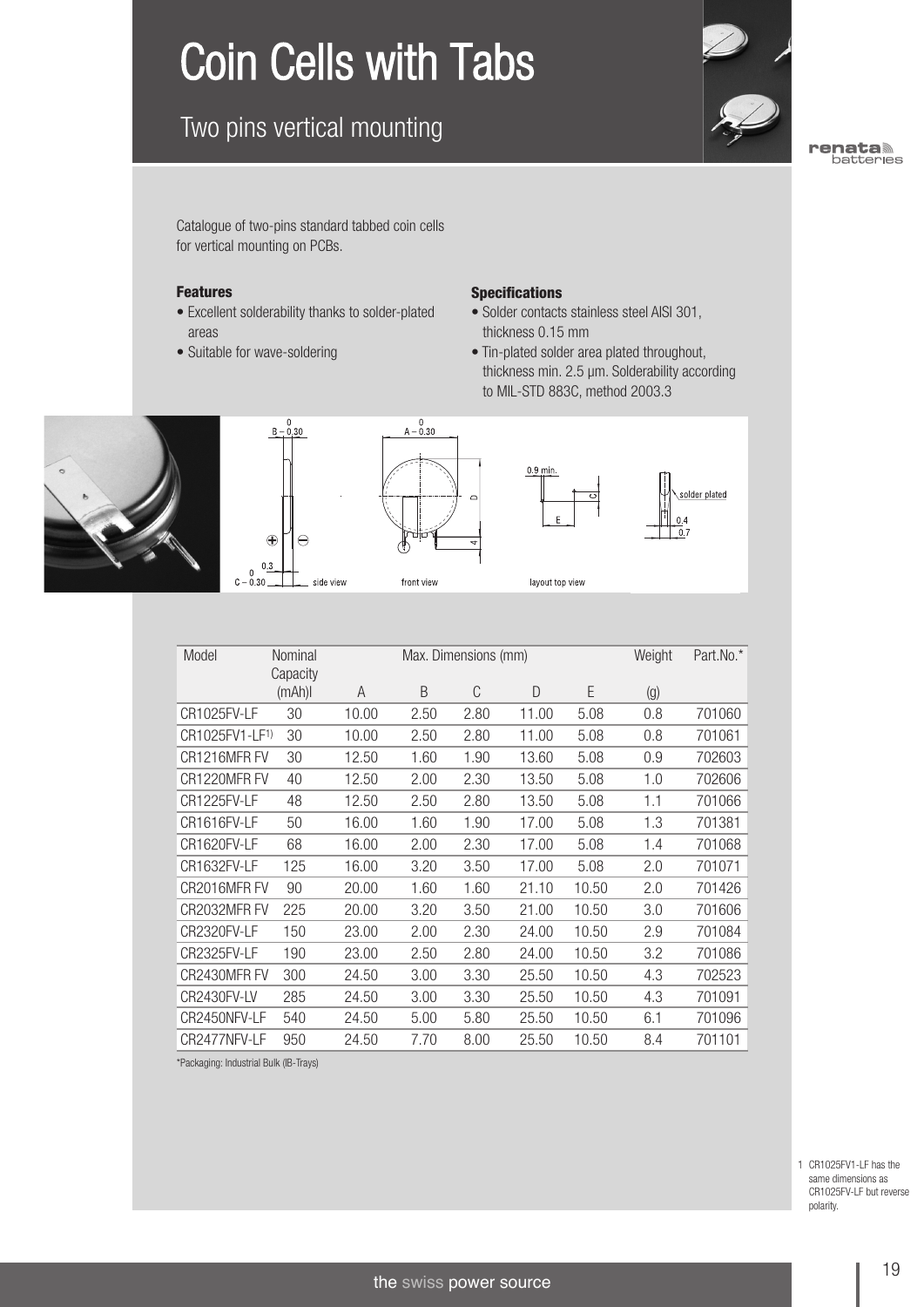## Three pins vertical mounting

**enatala**<br>batteries

Catalogue of three-pins standard tabbed coin cells for vertical mounting on PCBs.

### **Features**

- Excellent solderability thanks to solder-plated areas
- Suitable for wave-soldering

### **Specifications**

- Solder contacts stainless steel AISI 301, thickness 0.15 mm
- Tin-plated solder area plated throughout, thickness min. 2.5 µm. Solderability according to MIL-STD 883C, method 2003.3











layout top view

| Model              | Nominal<br>Capacity |       | Max. Dimensions (mm) | Weight | Part.No.* |     |        |
|--------------------|---------------------|-------|----------------------|--------|-----------|-----|--------|
|                    | (mAh)               | A     | B                    | C      | D         | (g) |        |
| CR2025MFR RV       | 165                 | 20.00 | 2.50                 | 2.80   | 21.00     | 2.8 | 701598 |
| CR2032MFR RV       | 225                 | 20.00 | 3.20                 | 3.50   | 21.00     | 3.1 | 701607 |
| <b>CR2325RV-LF</b> | 190                 | 23.00 | 2.50                 | 2.80   | 24.00     | 3.3 | 701088 |
| CR2430MFR RV       | 300                 | 24.50 | 3.00                 | 3.30   | 25.50     | 4.4 | 702530 |
| <b>CR2430RV-LF</b> | 285                 | 24.50 | 3.00                 | 3.30   | 25.50     | 4.4 | 701094 |
| CR2450NRV-LF       | 540                 | 24.50 | 5.00                 | 5.30   | 25.50     | 6.2 | 701099 |
| CR2477NRV-LF       | 950                 | 24.50 | 7.70                 | 8.00   | 25.50     | 8.5 | 701104 |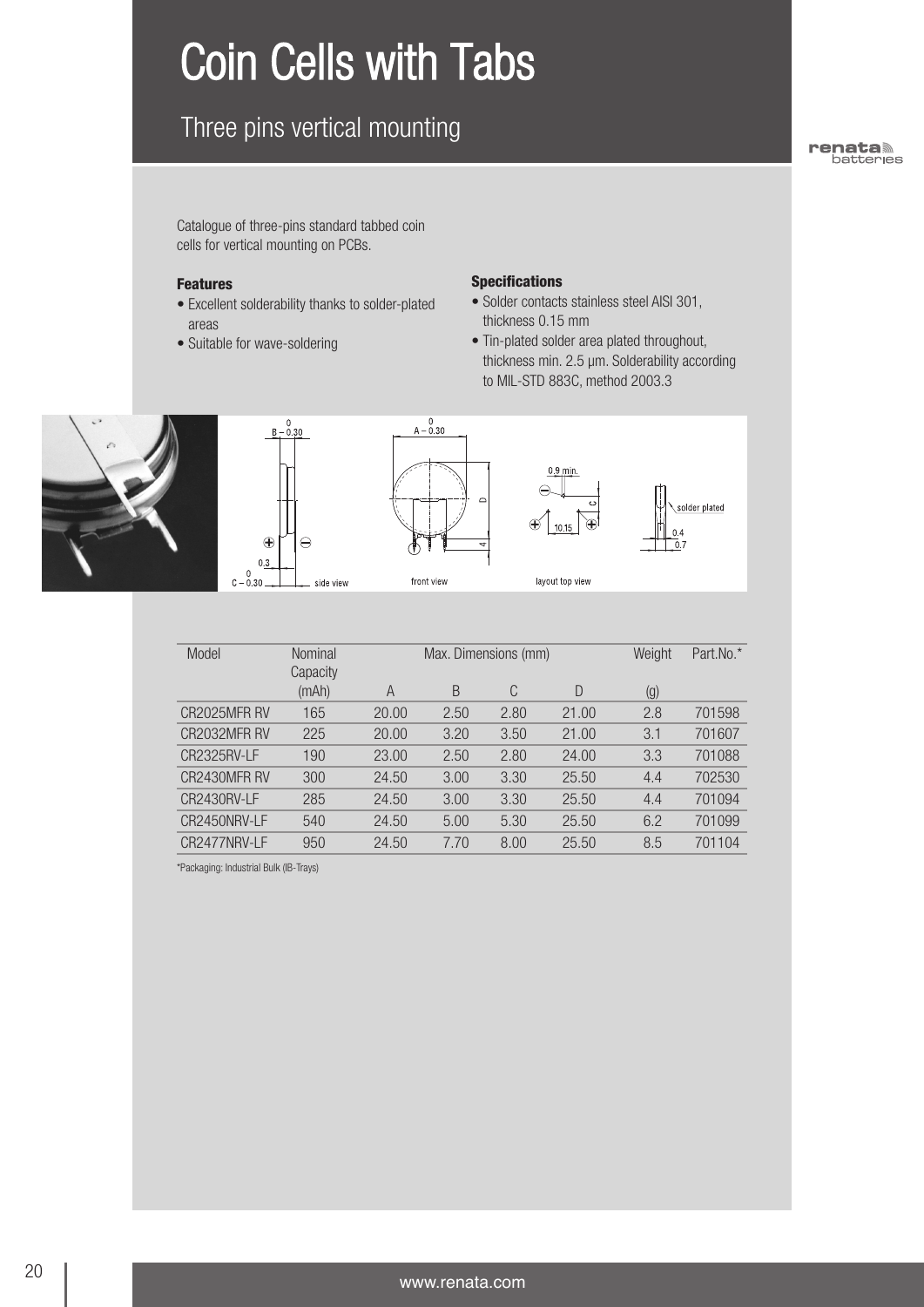## Isotan1) tabs for through-hole mounting

**enatail**<br>batteries

I

Catalogue of two-pins, Isotan<sup>1)</sup>-tabbed coin cells for horizontal mounting on PCBs.

#### **Features**

- Good solderability
- Suitable for wave-soldering

#### **Specifications**

• Tab material: Isotan (54% Cu, 44% Ni, Mn)









 $\mathbf{\tau}$ 

from below layout sideview layout top view

E

±0.3

 $\ominus$ 

| Model           | Nominal<br>Capacity |       |      | Dimensions (mm) | Weight | Part.No.* |     |        |
|-----------------|---------------------|-------|------|-----------------|--------|-----------|-----|--------|
|                 | (mAh)               | A     | B    | C               | D      | Ε         | (g) |        |
| <b>CR1225AH</b> | 48                  | 12.50 | 13.3 | 11.0            | 3.10   | 7.6       | 1.1 | 700772 |
| CR1632AH1       | 125                 | 16.00 | 17.0 | 15.2            | 3.80   | 7.6       | 2.0 | 700534 |
| CR2025MFR AH    | 165                 | 20.00 | 21.0 | 15.2            | 3.10   | 7.6       | 2.7 | 701720 |
| CR2032MFR AH    | 225                 | 20.00 | 21.0 | 15.2            | 3.85   | 7.6       | 3.0 | 701721 |
| CR2032MFR AHO   | 225                 | 20.00 | 21.0 | 10.35           | 3.85   | 7.6       | 3.0 | 701722 |
| CR2032MFR AH1   | 225                 | 20.00 | 21.0 | 20.4            | 3.85   | 7.6       | 3.0 | 701723 |
| CR2450NAH       | 540                 | 24.50 | 25.3 | 20.4            | 5.60   | 5.6       | 6.1 | 700378 |
| CR2477NAH       | 950                 | 24.50 | 25.3 | 20.4            | 8.30   | 3         | 8.3 | 700393 |

\*Packaging: Industrial Bulk (IB-Trays)

1) Isotan® is a registered trademark of Isabellenhütte Heusler GmbH & Co. KG.